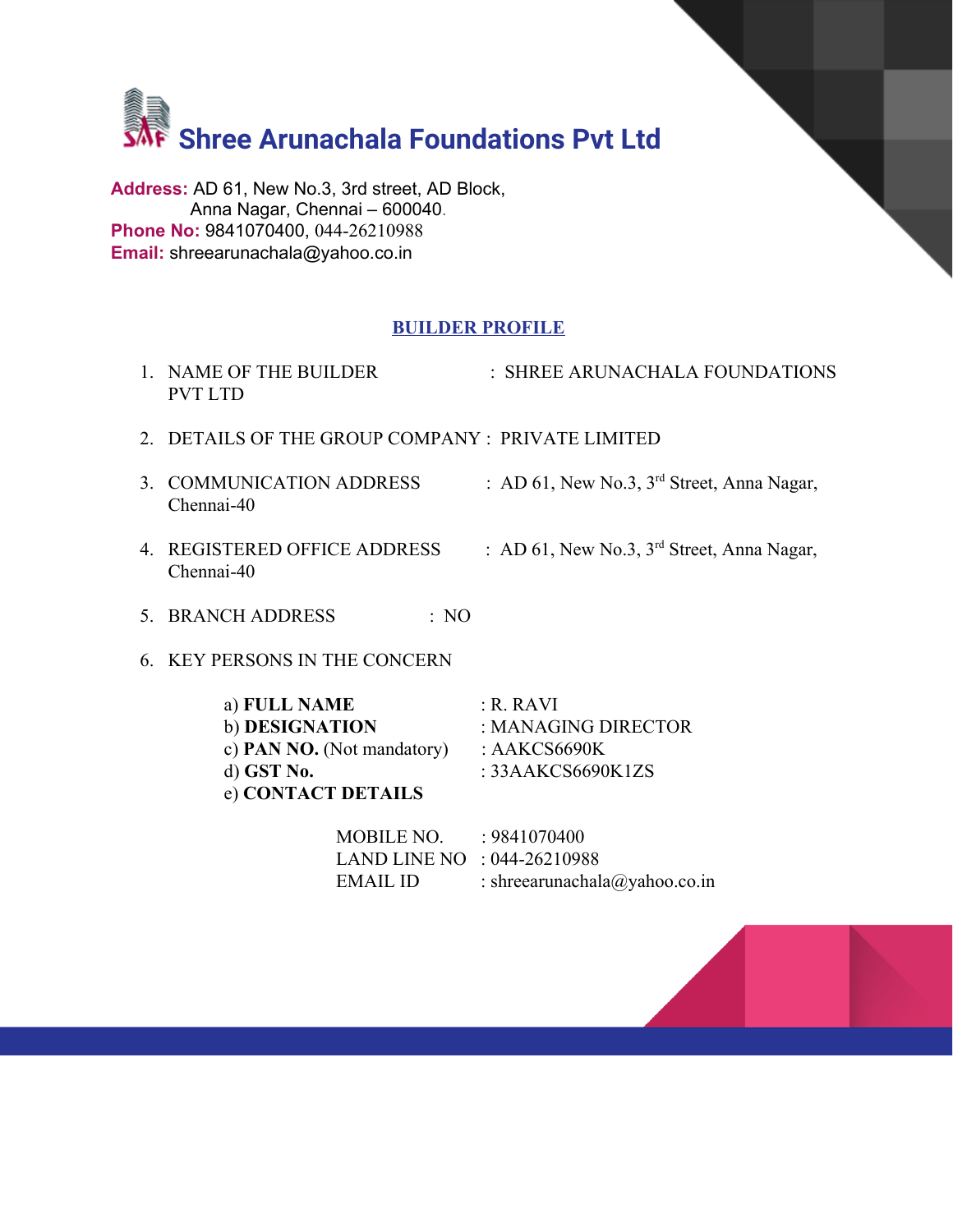7. YEAR IN WHICH BUSINESS STARTED : 2005

8. NO. OF PROJECTS COMPLETED : 20 PROJECT

9. NO. OF UNITS COMPLETED : 100 UNITS

10. MEMBER OF BUILDER / DEVELOPER ASSSOCIATION: Yes

11. IF YES, DETAILS OF ASSOCIATION : Builder's Association of India

12.BANK ACCOUNT DETAILS OF BUILDER:

| <b>PAYEE NAME</b>     | SHREE ARUNACHALAFOUNDATIONSPVTLTI |
|-----------------------|-----------------------------------|
| <b>ACCOUNT NUMBER</b> | 0907102000059875                  |
| <b>BANK</b>           | <b>IDBI BANK LTD</b>              |
| <b>BRANCH</b>         | ANNA NAGAR                        |

#### 13.BRIEF PROFILE OF THE BUILDER

**SHREE ARUNACHALA FOUNDATIONS PVT. LTD** is incorporated as a company in December 2005 under the companies act 1956.

Before we known as Sri Arunachala Builders, the proprietary Concern started in the year 1995 was reconstituted and expanded as Shree Arunachala Foundations Pvt. Ltd, in the year 2005.

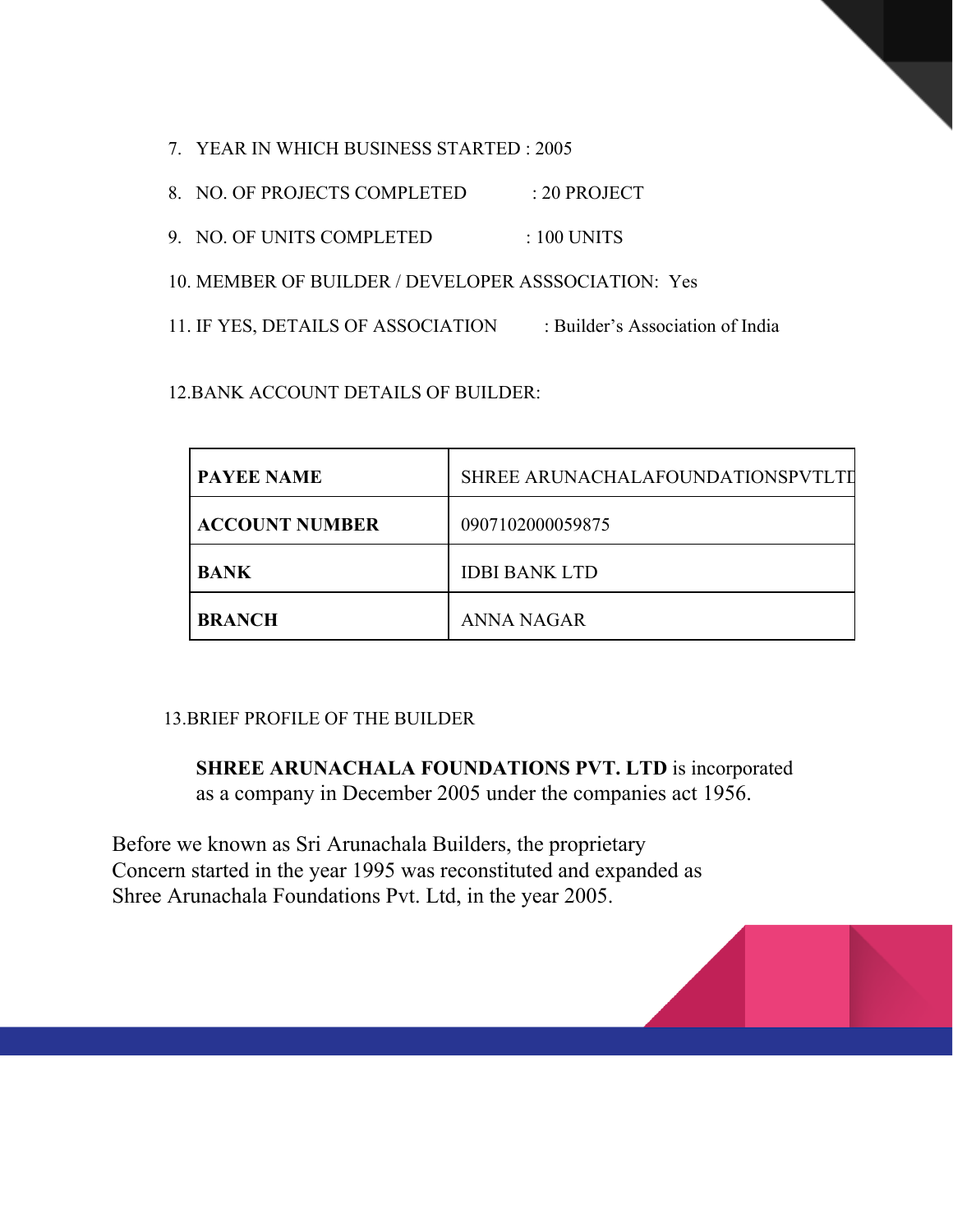#### **Its Board of Directors are:**

- 1. R.Ravi, Managing Director
- 2. R.Inbavalli, Director

The company having its registered office at

AD 61, New No.3, 3<sup>rd</sup> street, AD Block, Anna Nagar, Chennai – 600040.

The day to day affairs of the company is taken care by Mr.R.Ravi having 20 years of experience in civil engineering field, doing various projects like factory building, school building, individual houses, flats, bungalows, modification works and layouts etc.,

**Our Motto:** Save environmental with Customer Satisfaction & Quality in time.

## **ORGANIZATION SETUP**

**Er. R.Ravi R.Inbavalli** Managing Director Director

#### **Office Staff**

S.Suresh kumar B.Sc., K. Anna Durai DCT.,

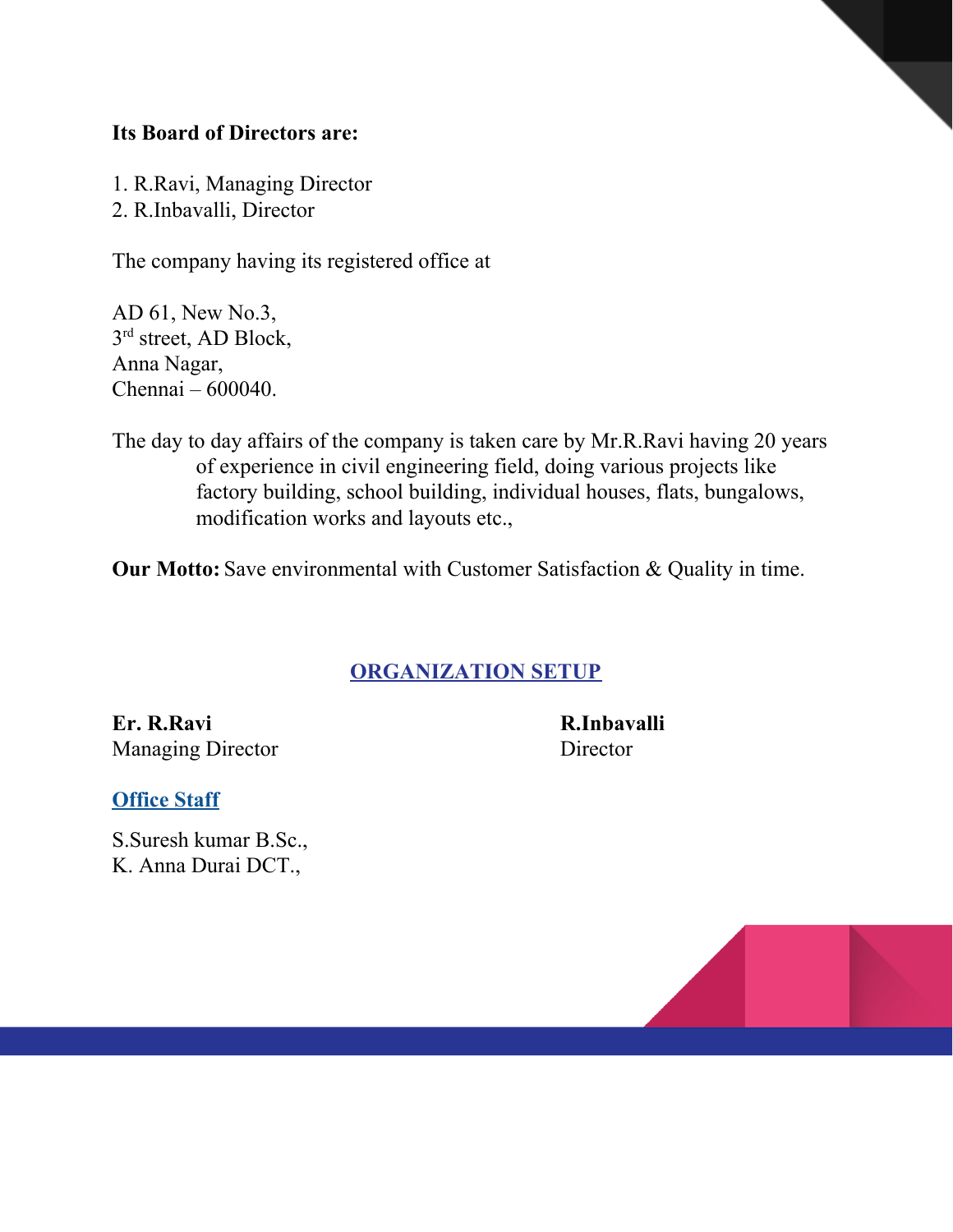## **Engineers & Supervisors**

Mr. Naresh Kumar. B.E., (Site Engineer) Mr. Bharath. B.E., (Site Engineer) Mr. Sasikumar. B.E., (Site Engineer) Mr. N.Jayabal (Site Supervisor) Mr. Arun Pandiyan (Site Supervisor) Mr. Mariyappan. B.E., (Site Engineer)

## **Auditor**

Madhu & Associates

## **Our Consultants**

M/s. C.R.Venkata Subbiah & Associates

M/s. Genesis Consultants & Architects

M/s. Varsha & Pradeep Architects

M/s. Altaap Structural & Consultants

M/s. Mrs. Praveena Architects

M/s. Econs Structural & Consultants

M/s. Selvasaravanan Electrical Consultants

M/s. Neelakandan A/c. Consultant

#### **Our Suppliers**

M/s. Sri Krishna Engineering

M/s. Golden Electricals

M/s. Praveen Tubes Corporation

M/s. Om Murugan Welding Works

M/s. South Sanitary Stores

M/s. Saifee Sanitary Stores

M/s. Bhavani Trade Centre

M/s. Elements Sanitaryware & Tiles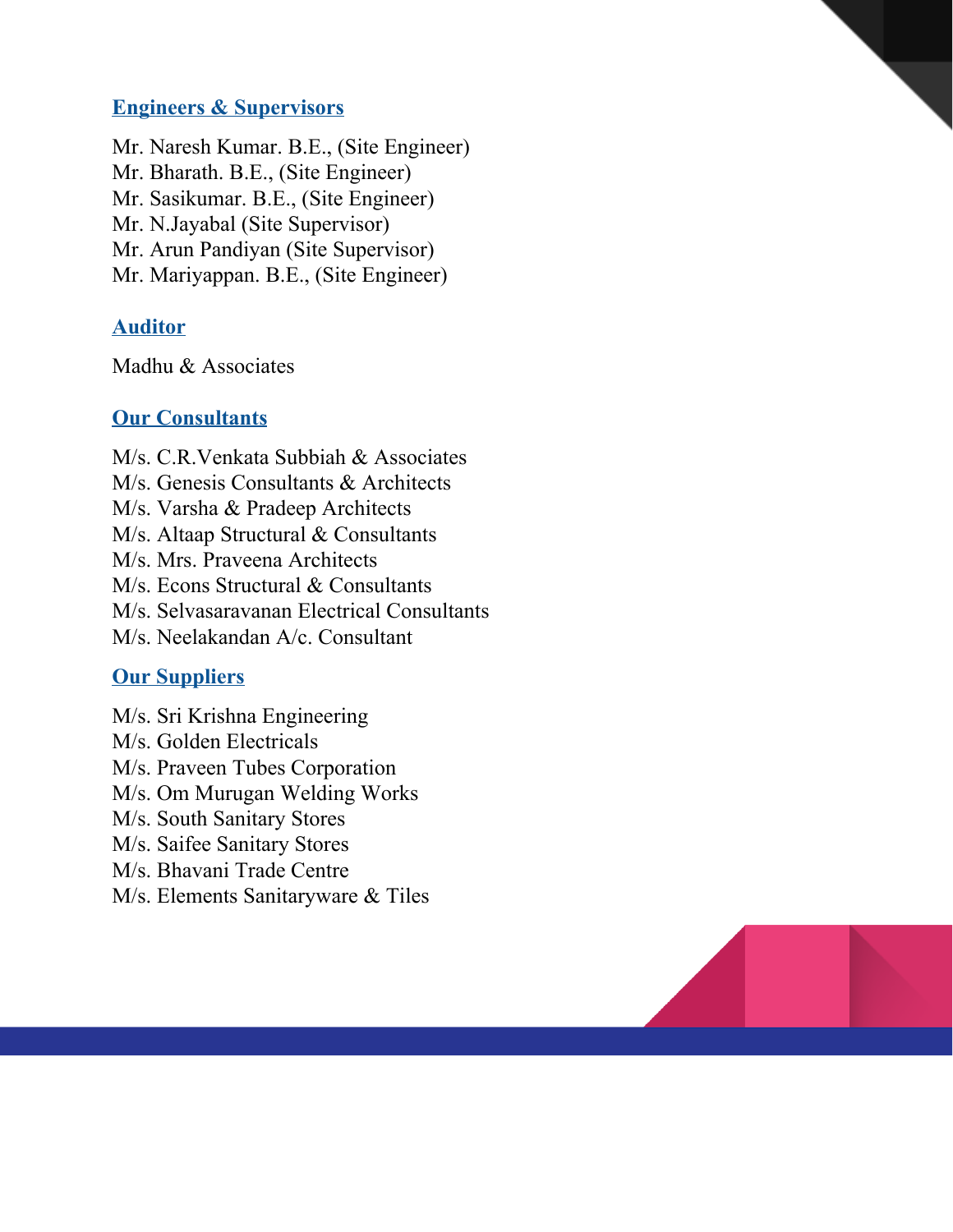M/s. Muthu Stone Works M/s. Selvam Hard wares M/s. R.A. & Co., M/s. V.S.T Transports M/s. A.G.R & Co., M/s. Nagam Private Ltd M/s. K.A & Co

# **Skilled & Un-Skilled Workers**

| Mason                       | 50 Nos. |
|-----------------------------|---------|
| a) Male Mazdoor             | 40 Nos. |
| b) Female Mazdoor           | 30 Nos. |
| Carpenter                   | 15 Nos. |
| a) Helper                   | 05 Nos. |
| Fitter                      | 15 Nos. |
| a) Helper                   | 06 Nos. |
| <b>Shuttering Carpenter</b> | 10 Nos. |
| a) Helper                   | 08 Nos. |
| Plumber                     | 10 Nos. |
| a) Helper                   | 06 Nos. |
| Electrician                 | 07 Nos. |
| a) Helper                   | 06 Nos. |

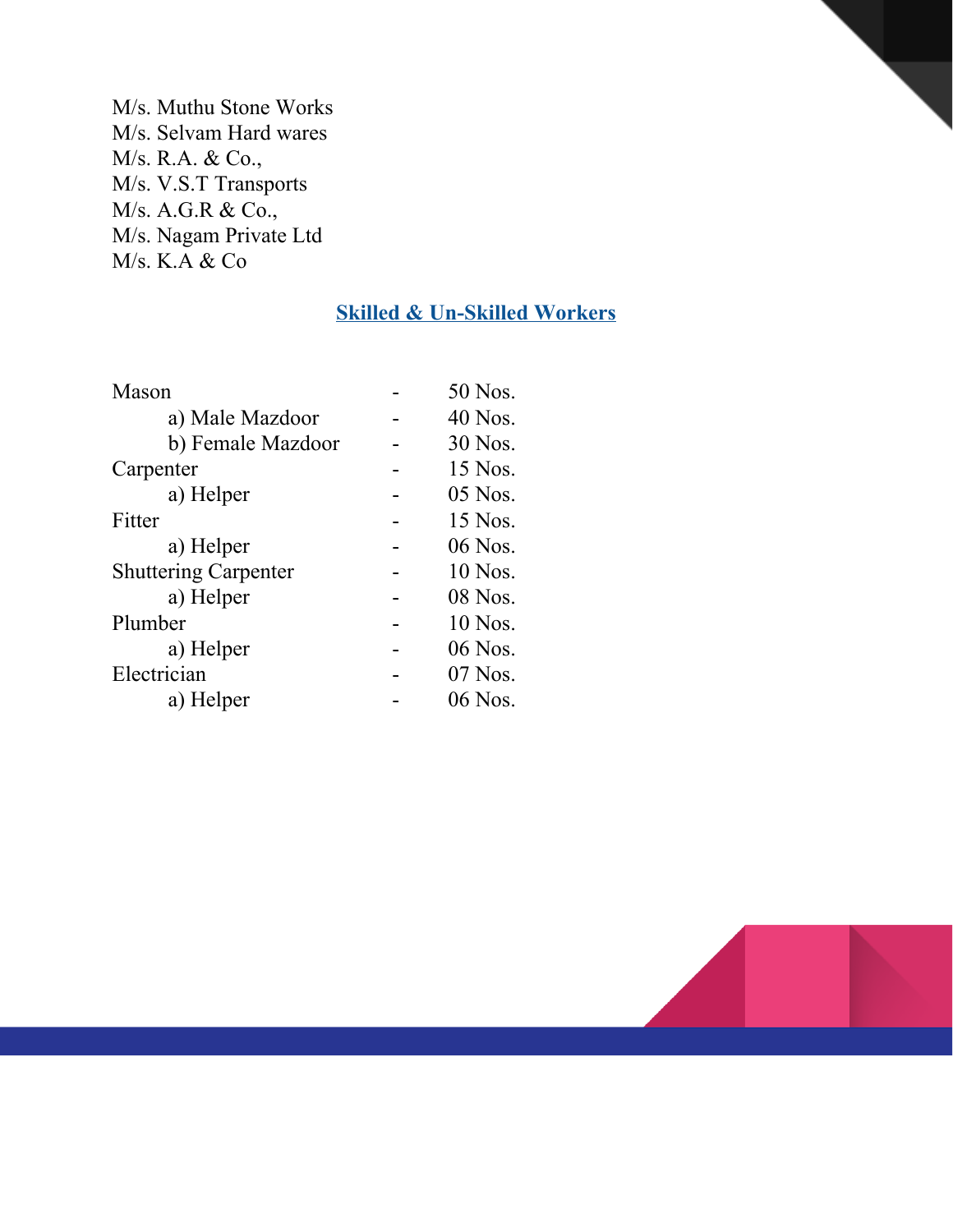# **Machineries**

| 1 No         |
|--------------|
| $2$ Nos.     |
| $2$ Nos.     |
| 04 Nos.      |
| 10000 sq.ft. |
| 1 No.        |
| 05 Nos.      |
| 05 Nos.      |
| $01$ No      |
| 03 Nos.      |
| $02$ Nos.    |
|              |

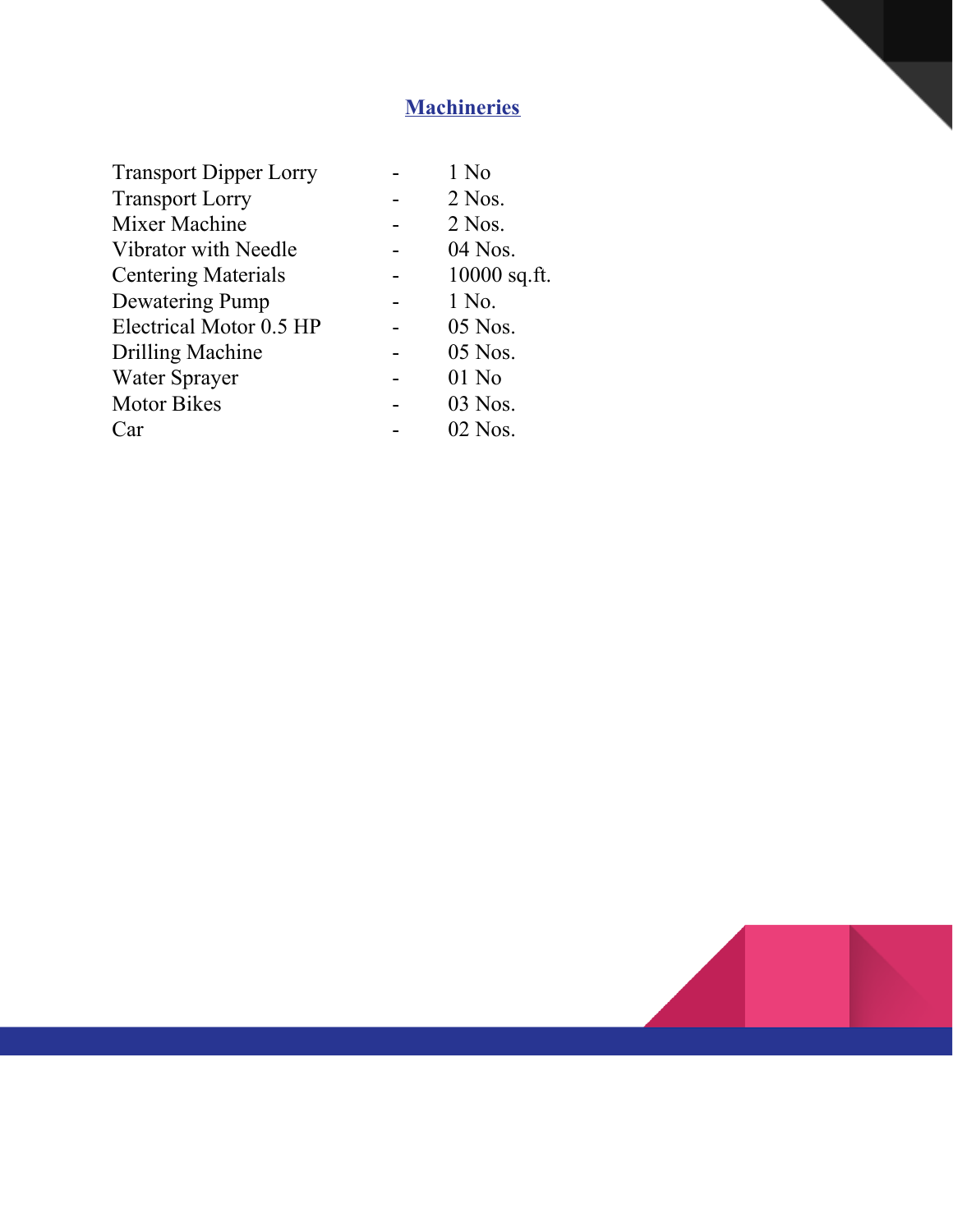|                | <b>List of our completed projects</b>                                                                                                       |                         |               |  |  |
|----------------|---------------------------------------------------------------------------------------------------------------------------------------------|-------------------------|---------------|--|--|
|                | <b>SI.No Description</b>                                                                                                                    | <b>Value in</b><br>Lacs | <b>Period</b> |  |  |
| $\mathbf{1}$   | Construction of Residential Building for Mr.S. Rathinavel,<br>#6, 5th Cross Street, Shenoy Nagar, Chennai.                                  | 15.00                   | 1995-96       |  |  |
| $\overline{2}$ | Construction of Factory Building for Virgo Polymers (I)<br>Ltd., Maraimalai Nagar, Chennai.                                                 | 25.00                   | 1995-96       |  |  |
| 3              | Construction of Factory works for Saral Industries Ltd.,<br>32/A, Ambattur Indl. Estate, Chennai.                                           | 30.00                   | 1995-96       |  |  |
| $\overline{4}$ | Construction of Residential Building for Mr. Manimaran<br>#239, Krishnaveny Ammal St, Ayyavo Naidu Colony,<br>Chennai                       | 7.00                    | 1996-97       |  |  |
| 5              | Construction of second floor class rooms for Chinmaya<br>Vidyalaya School, Anna Nagar, Chennai.                                             | 22.00                   | 1996-97       |  |  |
| 6              | Construction of residential flats for Mrs. Baghya Lakshmi<br>Vivekanandam & Mrs. Shanti Ramadoss, #20, P.C Hostel<br>Road, Kilpauk, Chennai | 20.00                   | 1996-97       |  |  |
| $\overline{7}$ | Construction of Factory Building for Autolec Industries<br>Ltd., Gummidi Poondi                                                             | 55.00                   | 1997-98       |  |  |
| 8              | Construction of Residential Flats for Mr. Ganapathy, #5,<br>3rd, Cross Street, Mandapam Road, Chennai - 10.                                 | 20.00                   | 1998-99       |  |  |
| 9              | Construction of Auditorium & Class Rooms for Chinmaya<br>Vidyalaya School, Anna Nagar, Chennai.                                             | 18.25                   | 1998-99       |  |  |

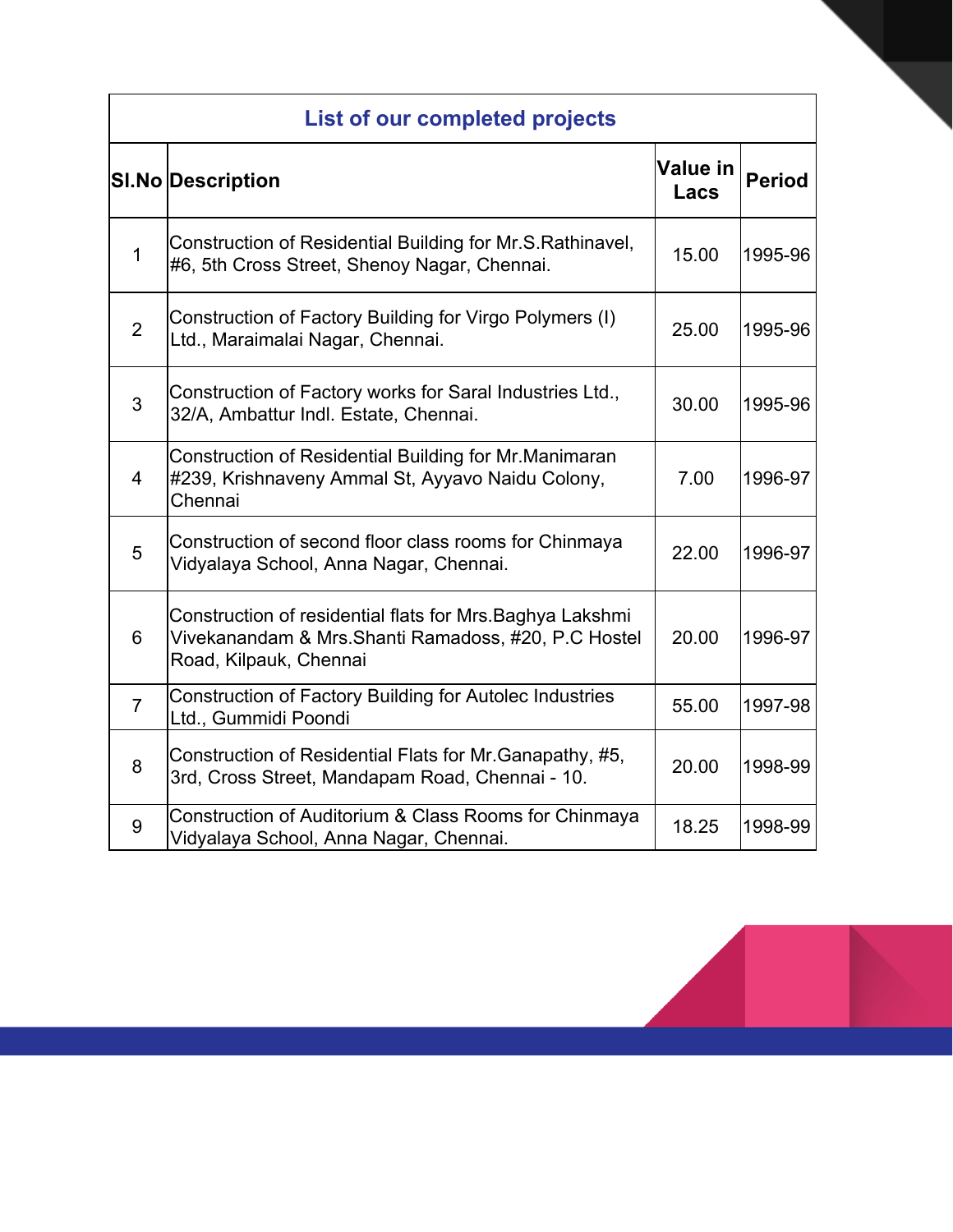| 10 | <b>Construction of Bearing Plant Factory Building Works</b><br>M/s.Autolec Industries at Gummidipoondi.       | 400.00 | 1998-99 |
|----|---------------------------------------------------------------------------------------------------------------|--------|---------|
| 11 | Construction of class room extension works for Chinmaya<br>Vidyalaya School, Anna Nagar, Chennai              | 8.00   | 1999-00 |
| 12 | Promoting & Construction of Flats at Thirumangalam,<br>Anna Nagar, Chennai                                    | 40.00  | 1999-00 |
| 13 | Construction of Residential Building (1st floor) for<br>Dr.Subramanian, 1st Floor A-34, MMDA Colony, Chennai. | 7.50   | 2000-01 |
| 14 | Construction of Residential Building for Mr. Harikumar at<br>30, Sastha Nagar, Villivakkam.                   | 10.00  | 2001-02 |
| 15 | Construction of Residential Building 1st floor for<br>Mr.Subramaniya Chetty, 31, Sastha Nagar, Villivakkam.   | 6.00   | 2001-02 |
| 16 | Construction of AIEMA Technology Center Meeting Hall<br>Building Ambattur Industrial Estate, Chennai          | 6.50   | 2001-02 |
| 17 | Construction of School Building for M/s.Chinmaya<br>Vidyalaya, Chinmaya Nagar, Chennai.                       | 45.00  | 2001-02 |
| 18 | Construction of Flats at #48, T.V.Amman Koil Street.<br>Villivakkam, Chennai                                  | 60.00  | 2002-03 |
| 19 | Construction of School Building at Chinmaya Vidyalaya<br>9B, Teylors Road, Kilpauk, Chennai.                  | 7.00   | 2003-04 |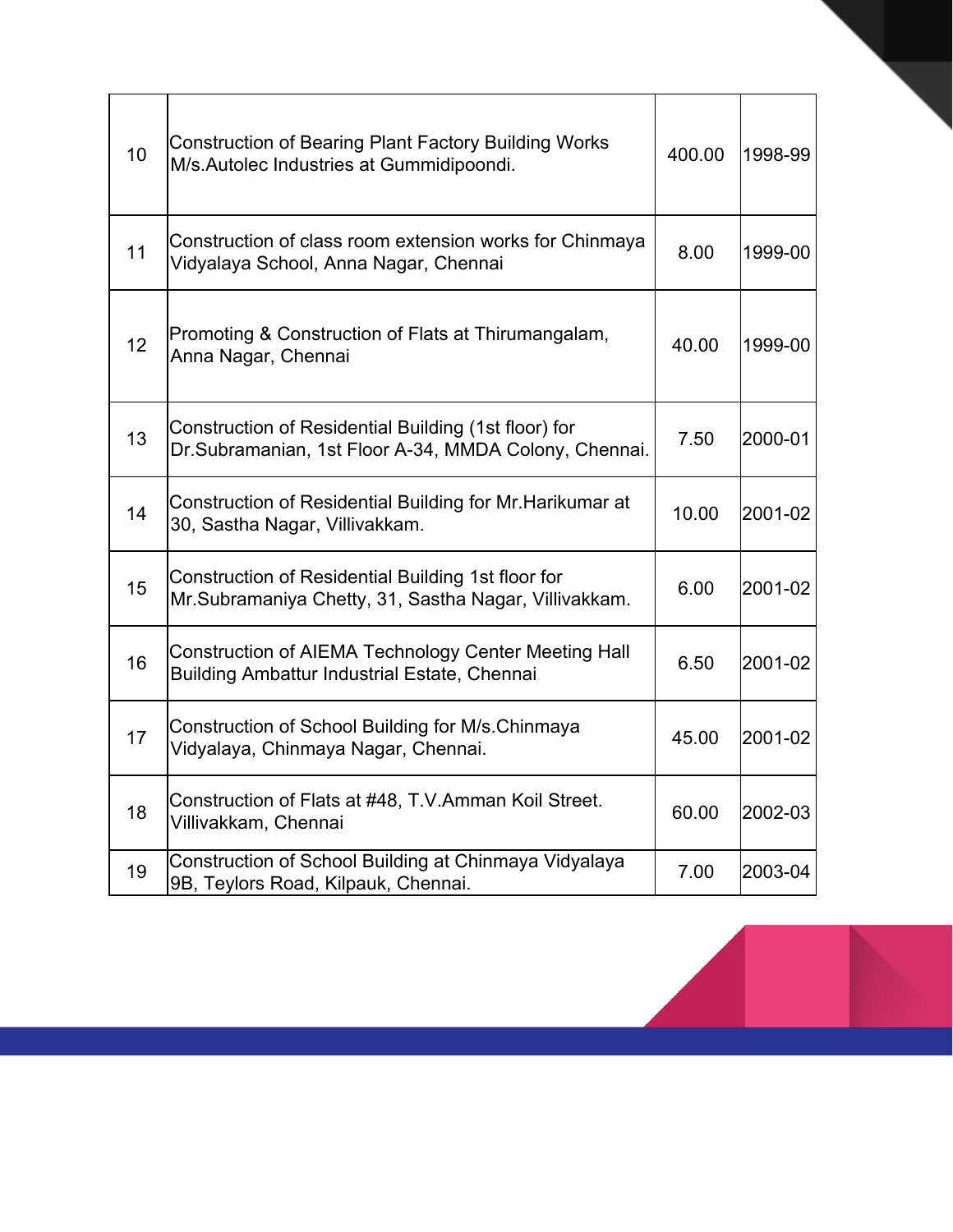| 20 | Construction of Flats at # 164, 8th Cross Street, Senthil<br>Nagar, Kolathur, Chennai                      | 75.00  | 2003-04 |
|----|------------------------------------------------------------------------------------------------------------|--------|---------|
| 21 | Construction of Residential Flat for Mrs. Jayalakshmi<br>Ammal, #1, Audiappa Lane, Purasaiwakkam, Chennai. | 22.00  | 2003-04 |
| 22 | Construction of Residential Flat at No.10A, Mandapam<br>2nd Cross Street, Kilpauk, Chennai - 10            | 60.00  | 2004-05 |
| 23 | Construction Residential Flat at No.46, Balaji Nagar, 2nd<br>st, AGS Colony, Keelkattalai, Chennai.        | 60.00  | 2005-06 |
| 24 | Construction of Commercial Complex at Q-Block, Anna<br>Nagar, Chennai                                      | 200.00 | 2006-07 |
| 25 | Construction of Building for Chinmaya Vidyalaya School,<br>Virugambakkam, Chennai.                         | 105.00 | 2006-07 |
| 26 | Construction of Factory Building for M/s. Sivanatha Steel<br>Ltd, Ambattur Indl. Estate, Chennai.          | 28.00  | 2006-07 |
| 27 | Contruction of Residential Apartments (12 Flats) at 75,<br>South Mada St, Villivakkam, Chennai.            | 326.00 | 2007-08 |
| 28 | Construction of Bungalow at AF 2240, 6th Street, Anna<br>Nagar, Chennai-40                                 | 55.00  | 2007-08 |
| 29 | Construction of Residential Apartments at 73, Kuji Main<br>St, Anna Nagar East, Chennai                    | 125.00 | 2007-08 |
| 30 | Construction of Residential Apartments (for India Builders)<br>No. 251, 'Z' Block, Anna Nagar, Chennai-40  | 120.00 | 2008-09 |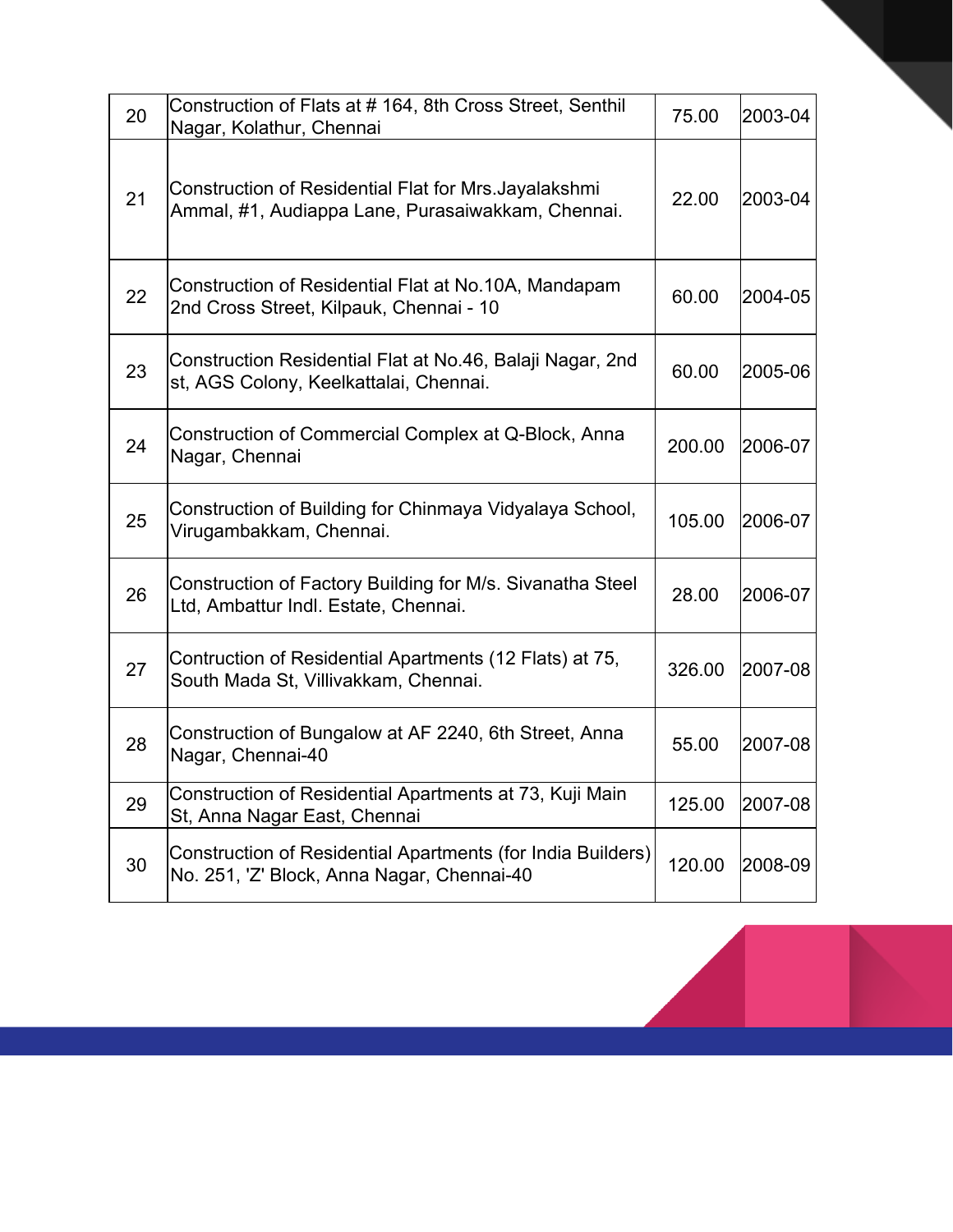| 31 | Renovation and Repairing Work at Y-41, Anna Nagar,<br>Chennai - 40                                                               | 35.00  | 2008-09 |
|----|----------------------------------------------------------------------------------------------------------------------------------|--------|---------|
| 32 | Construction of Residential Flat/Rooms at 29 A, Annai<br>Therasa St, Potheri, Chennai                                            | 75.00  | 2009-10 |
| 33 | Construction of Residential Building for Dr. Madhavan, 6,<br>Jagannathan St, Vetri Nagar (Thiru-vi-ka Nagar),<br>Chennai.        | 20.00  | 2009-10 |
| 34 | Construction of Residential Building for M/s. India Builders<br>(Chennai) Ltd. Jacinth Joint L-Block, Anna Nagar,<br>Chennai-40. | 75.00  | 2009-10 |
| 35 | Construction of Residential Apartments Building at<br>Mr.M.Karthiresan, Plot No.6D, New city layout<br>Mel-Ayanambakkam, Chennai | 53.35  | 2010-11 |
| 36 | Construction of Residential Flats Building Mr.V. Palpandi,<br>Okkiyam, Thuraipakkam, Chennai.                                    | 61.57  | 2010-11 |
| 37 | Construction of Residential Building at<br>Mr.Sivashanmugavel Plot No.HIG 1-27, Nolambur,<br>Mogappair West, Chennai.            | 20.52  | 2010-11 |
| 35 | Construction of Residential Apartments at Plot No.6D,<br>New city layout<br>Mel-Ayanambakkam, Chennai                            | 153.00 | 2010-11 |
| 36 | Construction of Residential Flats for Mr.V. Palpandi,<br>Okkiyam, Thuraipakkam, Chennai.                                         | 75.00  | 2010-11 |
| 37 | Construction of Residential Flats at Mudichur, Chennai.                                                                          | 216.00 | 2011-12 |
| 38 | <b>Construction of Residential Building for</b><br>Mr.Sivashanmugavel at Plot No.HIG 1-27, Nolambur,<br>Mogappair West, Chennai. | 30.00  | 2011-12 |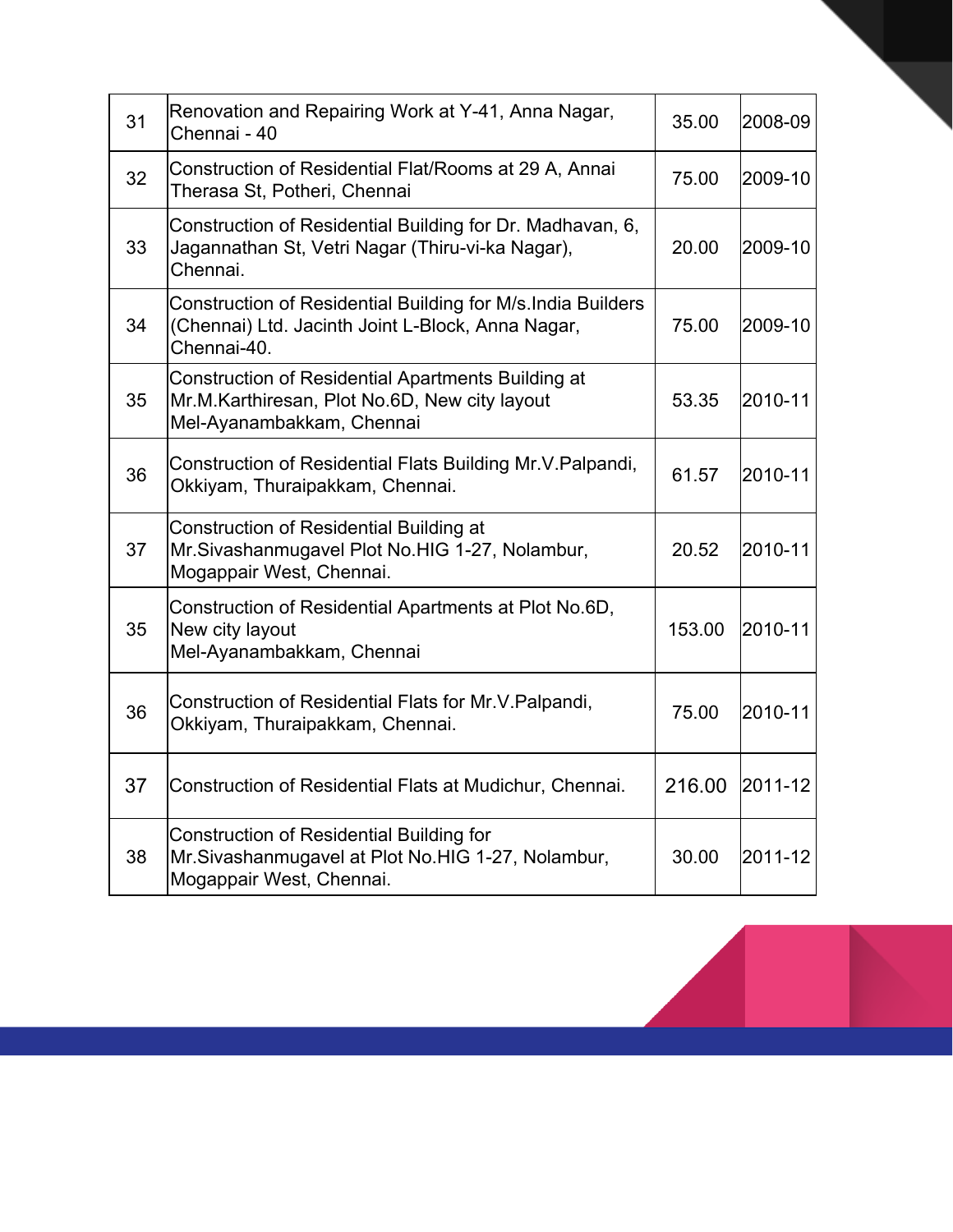| 39 | Construction of Residential Apartment Building at 114,<br>Rajaji Street, Kumaran Nagar, Padi, Chennai.                                                                                 | 85.00  | 2011-12       |
|----|----------------------------------------------------------------------------------------------------------------------------------------------------------------------------------------|--------|---------------|
| 40 | Independent Villas, Flats at Singaperumal Kovil (Kolathur<br>Village)                                                                                                                  | 320.00 | 2012-20<br>13 |
| 41 | DTCP Approved layout at Singaperumal Kovil (Kolathur<br>Village)                                                                                                                       | 155.00 | 2012-20<br>13 |
| 42 | Plot No:14, Vijay Nagar, Varadarajapuram, Mudichur,<br>Tambaram, Chennai.                                                                                                              | 52.00  | 2013-20<br>14 |
| 43 | Construction of Residential Apartments Building for Mr. D.<br>Palanisamy, No: 75, Reserve Bank Colony, Chrompet,<br>Chennai.                                                           | 76.22  | 2013-20<br>14 |
| 44 | Mr. JOSEPH CLEMENT LANNEY, Plot No.26, Door No:<br>5/751, Sabari Salai, Madipakkam, Chennai                                                                                            | 160.29 | 2015-20<br>16 |
| 45 | Proposed Construction of First Floor School Building for<br>TKV Nursery and Primary School at SF No. 305/4-305/7,<br>Thathanur Village,<br>Sriperumpudur Taluk, Kanchipuram District.  | 40.60  | 2015-20<br>16 |
| 46 | Extention of Construction for Mr. Syed Mohammed, U 23<br>& 24, U-Block, Anna Nagar<br>Chennai - 600 040.                                                                               | 45.00  | 2016-20<br>17 |
| 47 | Addition & Alteration Work for Mr. Mohammed Asheem,<br>Kalaimahal Street, Annai Nagar,<br>Korattur.                                                                                    | 20.00  | 2016-20<br>17 |
| 48 | Proposed construction of Ground Floor Exstention Work<br>for TKV Nursery and Primary School at SF No.<br>305/4-305/7, Thathanur Village, Sriperumpudur Taluk,<br>Kanchipuram District. | 105.00 | 2016-20<br>17 |